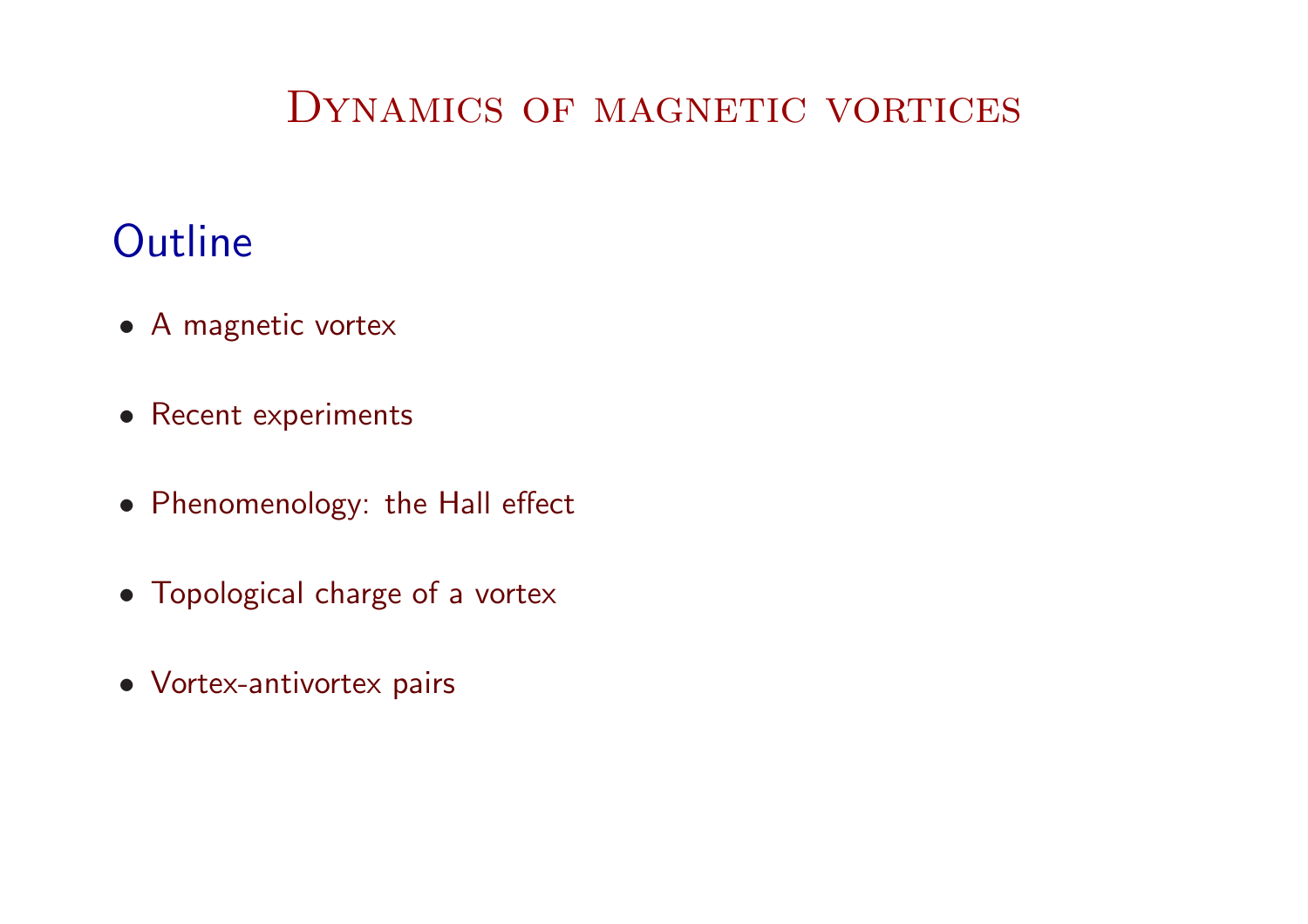### <sup>A</sup> magnetic vortex



 $\mathbf{x}$ 





Vortex number (circulation):  $\kappa = \pm 1(\pm 2 \ldots)$ Polarity (magnetisation):  $p=\pm 1$ Phase (orientation):  $\phi_0 = [0,2\pi]$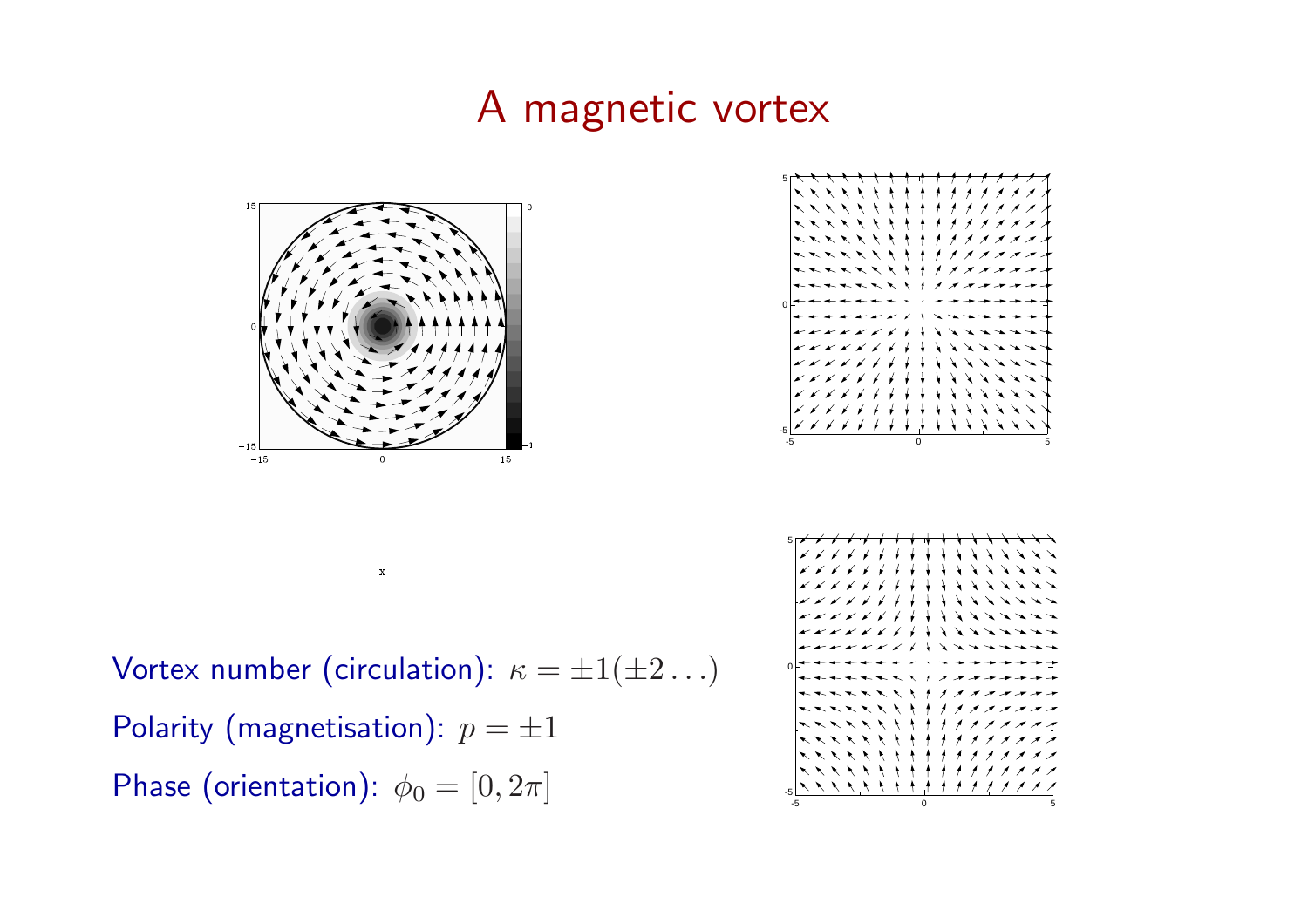### Imaging of spin dynamics in vortex structures

[Park, Eames, Engebretson, Berezovsky, Crowell, (Minnesota), Phys. Rev. <sup>B</sup> (2003)]

### Sample

GaAs substrate

Disk elements: <sup>60</sup> nm thickness; <sup>500</sup> nm,

 $1\;\mu$ m, 2  $\mu$ m diameter

Time-resolved Kerr microscopy150-psec field pulse

We observe <sup>a</sup> gyrotropic motion of thevortex around the enter of the particle.

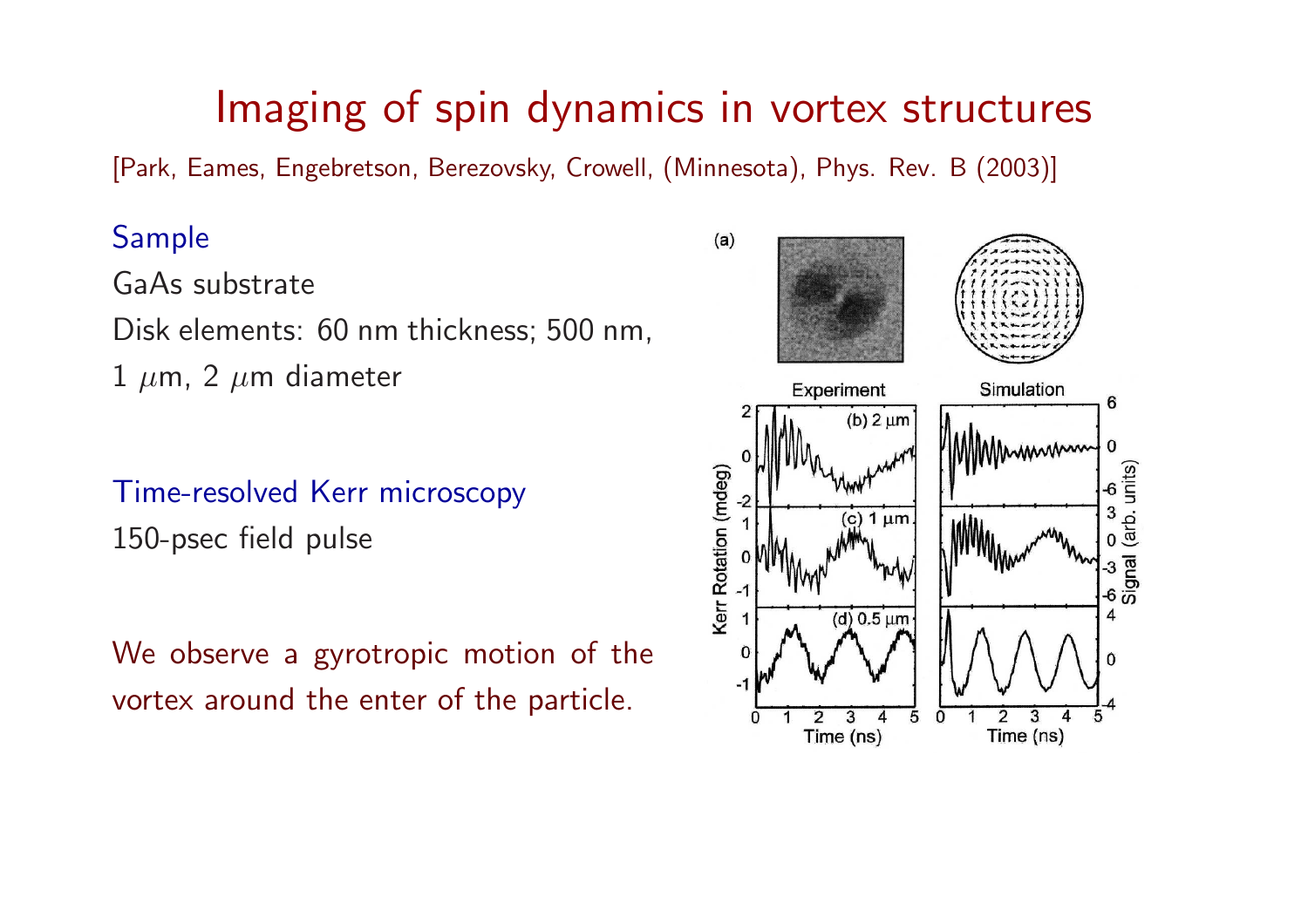# ''Vortex core-driven magnetization dynamics"

[Choe, Acremann, Scholl, Bauer, Doran, Stöhr, Padmore,

(Lawrence Berkeley National Lab, Stanford Synchrotron Radiation Lab.), Science (2004)]

Sample: Pattern <sup>20</sup> nm thick CoFe alloyfilm, by focused ion beam.  $2.7$  ns  $2.1$  ns  $3.3<sub>ns</sub>$ Rectangles:  $1\times1$ ,  $1.5\times1$ ,  $2\times1\mu\text{m}^2$  . X-ray imaging: Fast (100 psec?) in- $1 \mu m$ plane magnetic field pulses.  $\blacktriangle H$ X-ray magnetic circular and linear $\frac{8}{100}$  nm dichroism (XMCD and XLCD). X-raytime  $8<sub>ns</sub>$  $0<sub>ns</sub>$ pulse ( $\sim$  70 ps) sets the time resolution.<br>-(ৰ্ৰ Photoemission electron microscope $(\mathsf{PEEM})$  spatial resolution  $< 100$  nm. Effect of polarity  $(\surd)$ , circulation  $(\surd)$ , B C

and orientation  $(\times)$ , on vortex dynamics.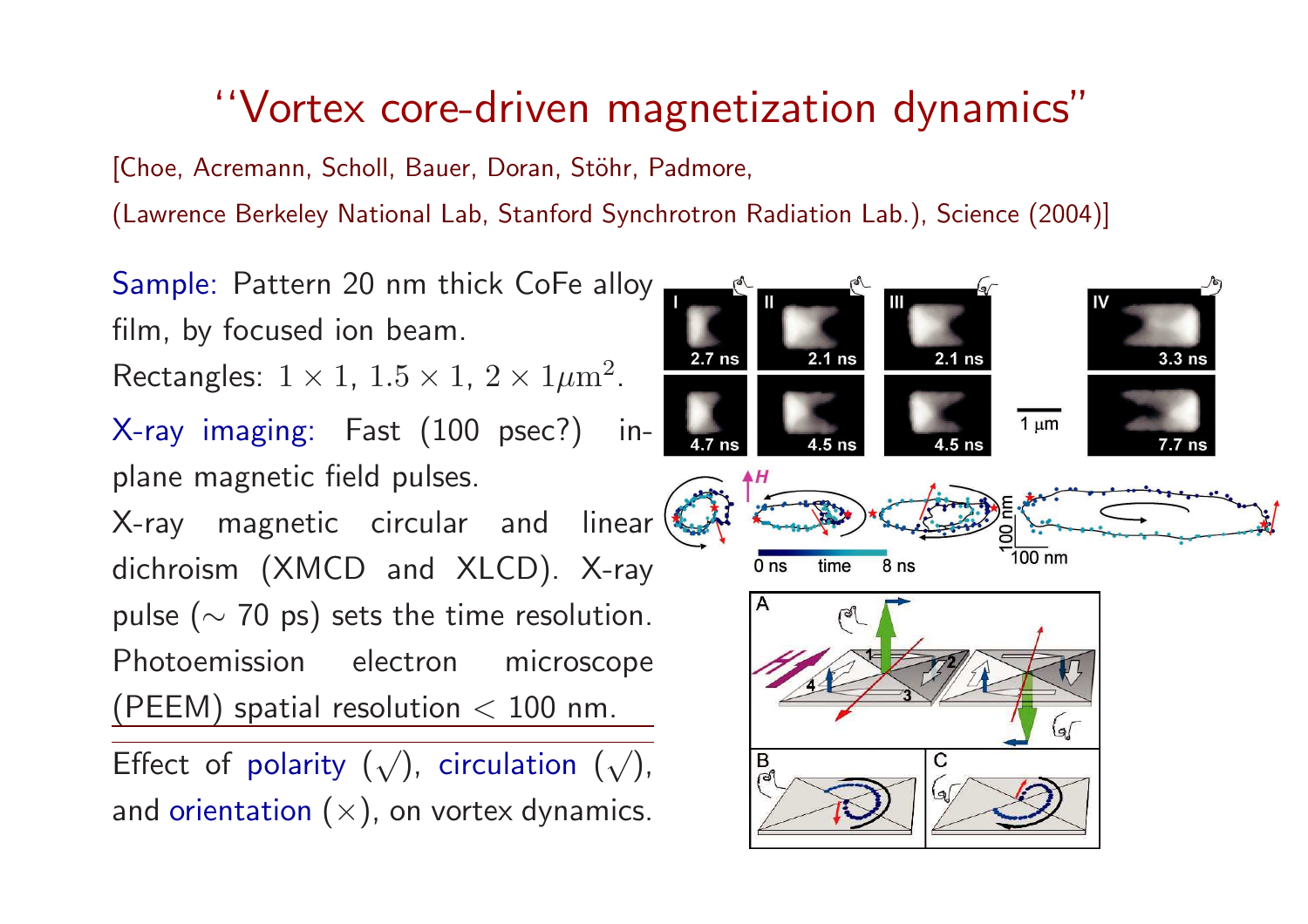''Soliton-pair dynamics in patterned ferromagnetic ellipses"

[Buchanan, Roy, Grimsditch, Fradin, Guslienko, Bader, Novosad, (Argonne National Laboratory), Nature Physics  $\bm{1}$ , 172 (2005); Phys. Rev. B  $\bm{72}$ , 024455 (2005).]

MFM image of 3 $\mu$ m  $\times$  1.5 $\mu$ m Permalloy ellipse.





 $(i)$  Apply an in-plane field  $\rightarrow$  change vortex positions. (ii) An rf current generates an oscillating magnetic field. (iii) Measure the impedence derivativespectra (resonances).

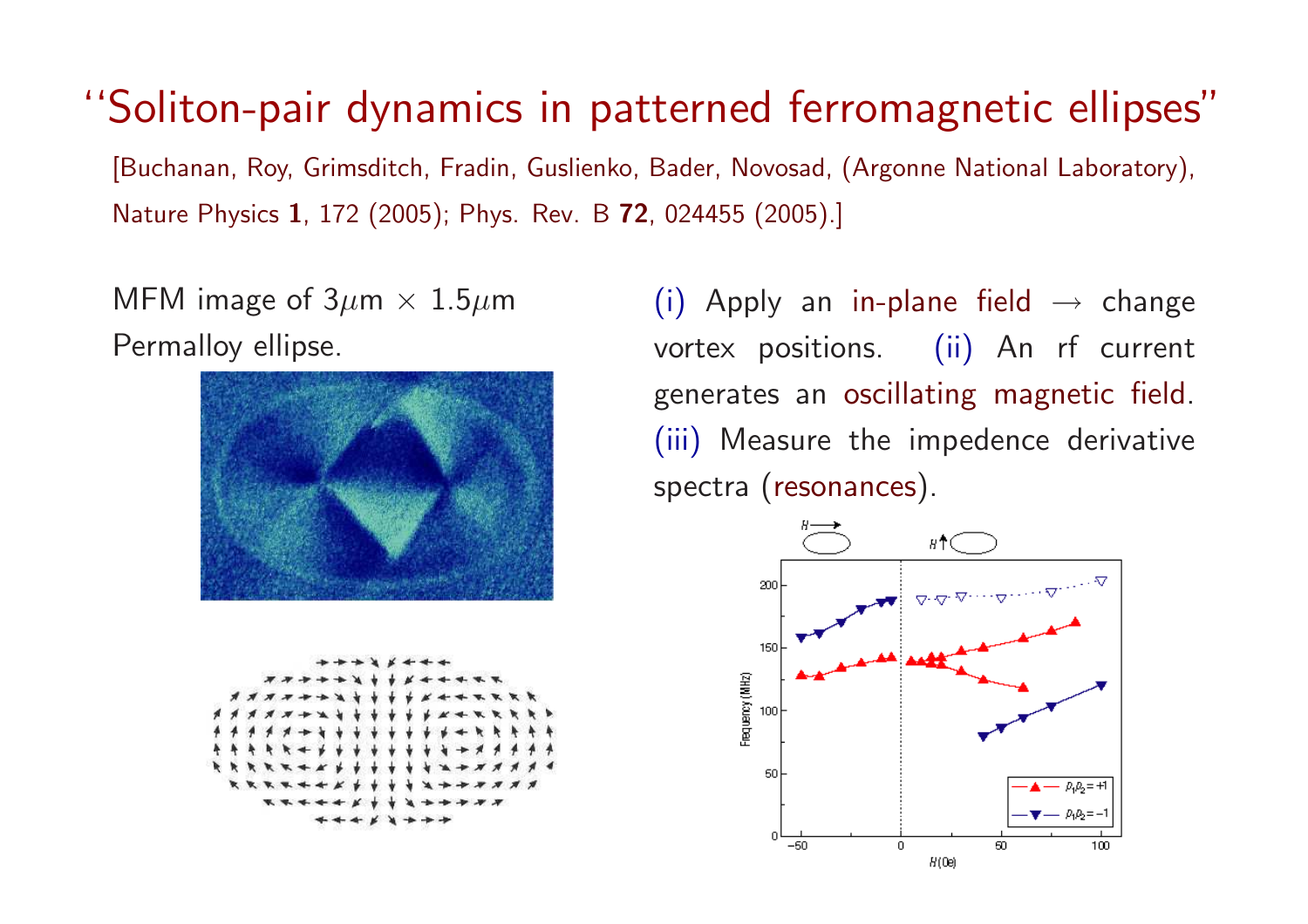# Vortex domain wall in <sup>a</sup> ring particle – Dynamics



Imagine an applied magnetic field in-plane and pointing azimuthally around the ring.

Vortex dynamics implies that the vortex wall would set in <sup>a</sup> circular motion aroundthe ring!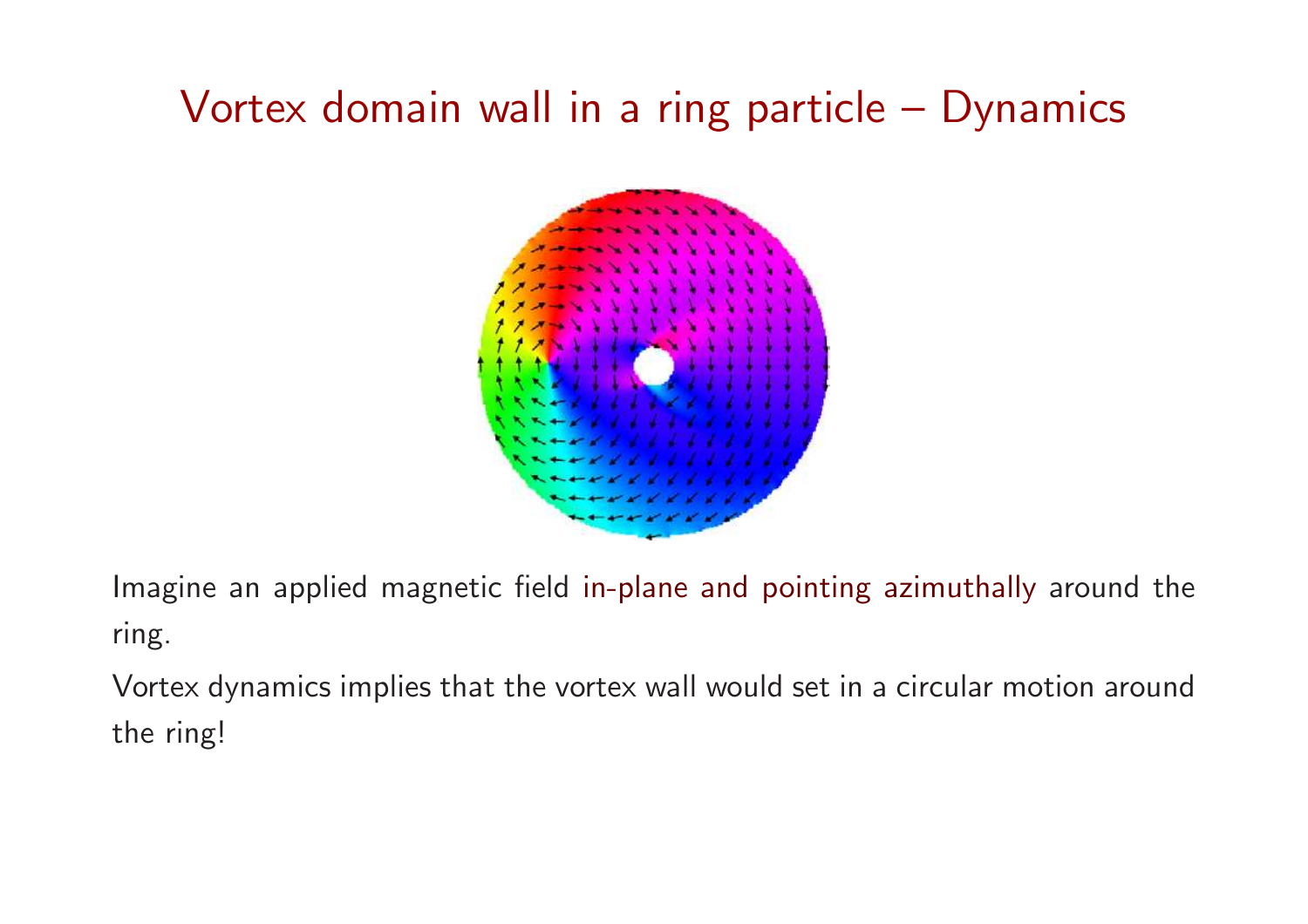## Hall effect

### 2D charge motion perpendicular to <sup>a</sup> magnetic field

- $\bullet$  Suppose electric field  $\boldsymbol{E} = E\hat{\boldsymbol{x}}$ :  $m\ddot{\bm{r}} = e\bm{E} \Rightarrow m\ddot{x} = eE \rightarrow$ acceleration along  $x$ -axis.
- $\bullet$  Suppose magnetic field  $\bm{B} = B \hat{\bm{z}}$ :  $m\ddot{\bm{r}} = e(\dot{\bm{r}}\times\bm{B}) \Rightarrow v_x \sim \cos(\omega t),$  $v_y \sim \sin(\omega t), \quad \omega = e/m \rightarrow$ circular motion (charge is pinned).
- Electric and magnetic field:  $m\ddot{\boldsymbol{r}}=e\boldsymbol{E}+e(\dot{\boldsymbol{r}}\times\boldsymbol{B})\Rightarrow$  $v_x = 0, v_y = -E/B \rightarrow$ motion perpendicular to  $\boldsymbol{E}.$

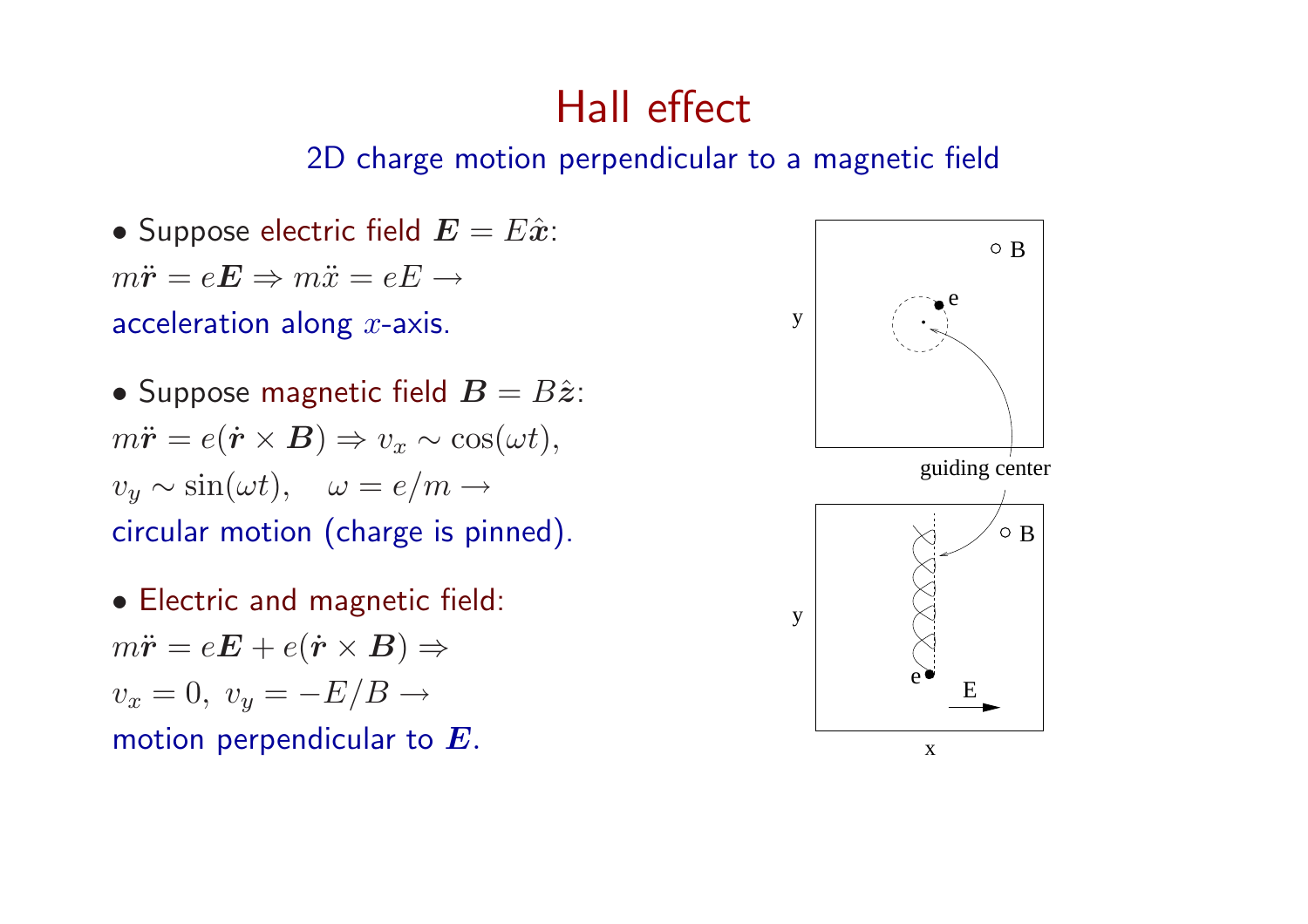# Topological numbers

### On <sup>a</sup> circle

Suppose <sup>a</sup> thin film (two-dimensional material). Run around <sup>a</sup> circle, at spatial infinity, and follow the vector  $\bm{M}$  as it rotates.<br>'

If the vector rotates by  $2\pi$  (e.g., for a vortex) then the topological number is  $\kappa=1$ . (Also possible are  $\kappa=0,\pm 1,\pm 2\ldots$ )

### On <sup>a</sup> sphere

Run over the whole plane and follow  $M$  (a 3D vector) as it points on the sphere.<br>Faught of the set of  $\Phi$  is E.g., the vectors  $(M)$  in a vortex cover one half of a sphere. We say that the vortex has topological charge (number)  ${\cal N}=\pm 1/2.$  (Also possible are  ${\cal N}=0,\pm 1,\pm 2\ldots)$ e  $\mathcal{N}=0,\pm 1,\pm 2\ldots)$ We can see that for <sup>a</sup> vortex:

$$
\mathcal{N} = \frac{1}{2} p \kappa, \qquad p : \text{polarity.}
$$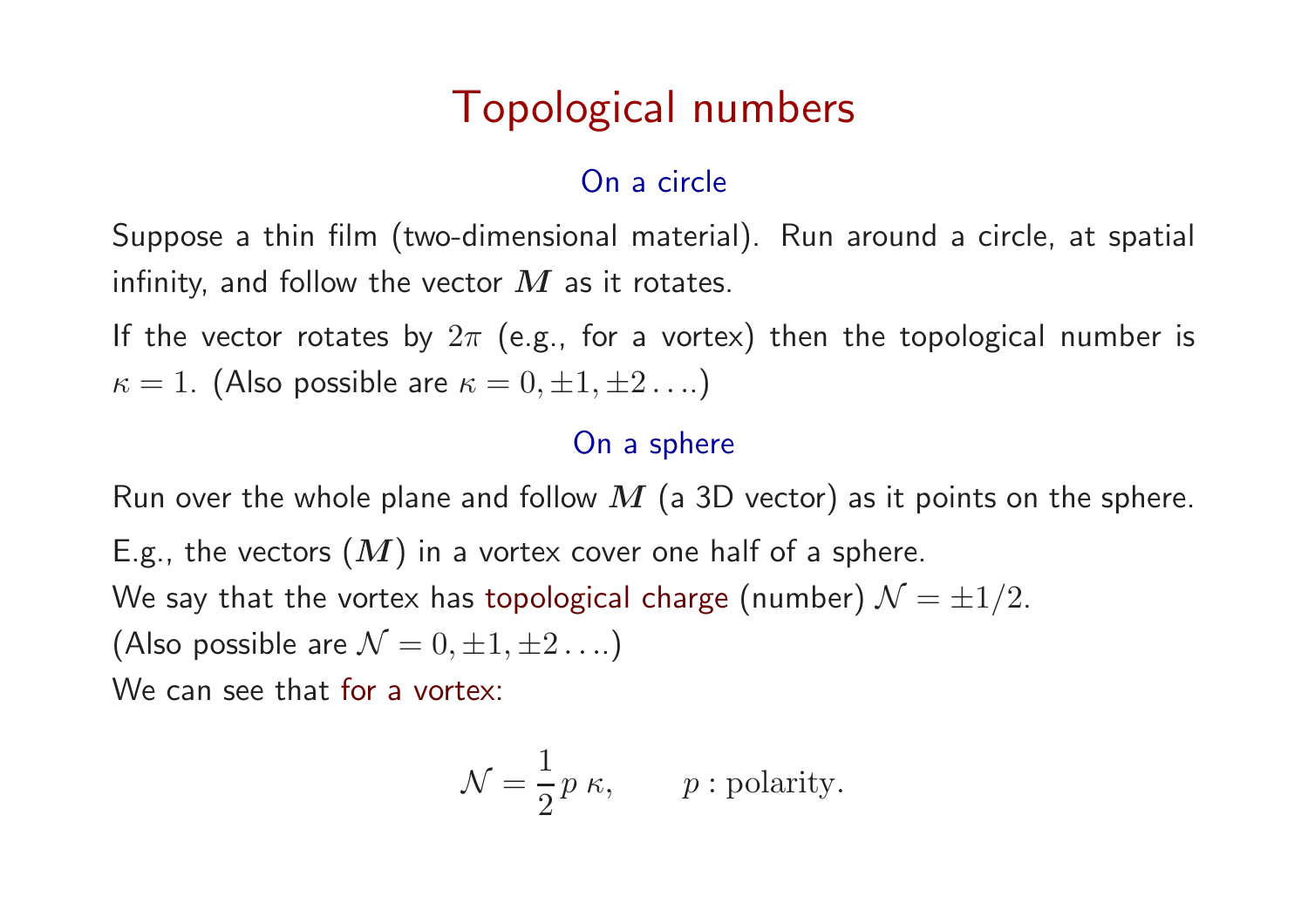## Topological charge

<sup>A</sup> measure of the complexity of the structure is an invariant of the motion:

$$
\mathcal{N} = \frac{1}{4\pi} \int q d^2 x, \quad q = \frac{1}{2} \epsilon_{\mu\nu} (\partial_\nu \mathbf{m} \times \partial_\mu \mathbf{m}) \cdot \mathbf{m}, \quad (\mathcal{N} = 0, \pm 1, \pm 2, \ldots)
$$

## Conservation law

<sup>A</sup> measure of the soliton position is <sup>a</sup> conserved quantity!

$$
I_x = \int xq d^2x, \qquad I_y = \int yq d^2x,
$$

Hall analogy

 $B \leftrightarrow \mathcal{N}$ 

Guiding center  $\leftrightarrow$   $(I_x,I_y)$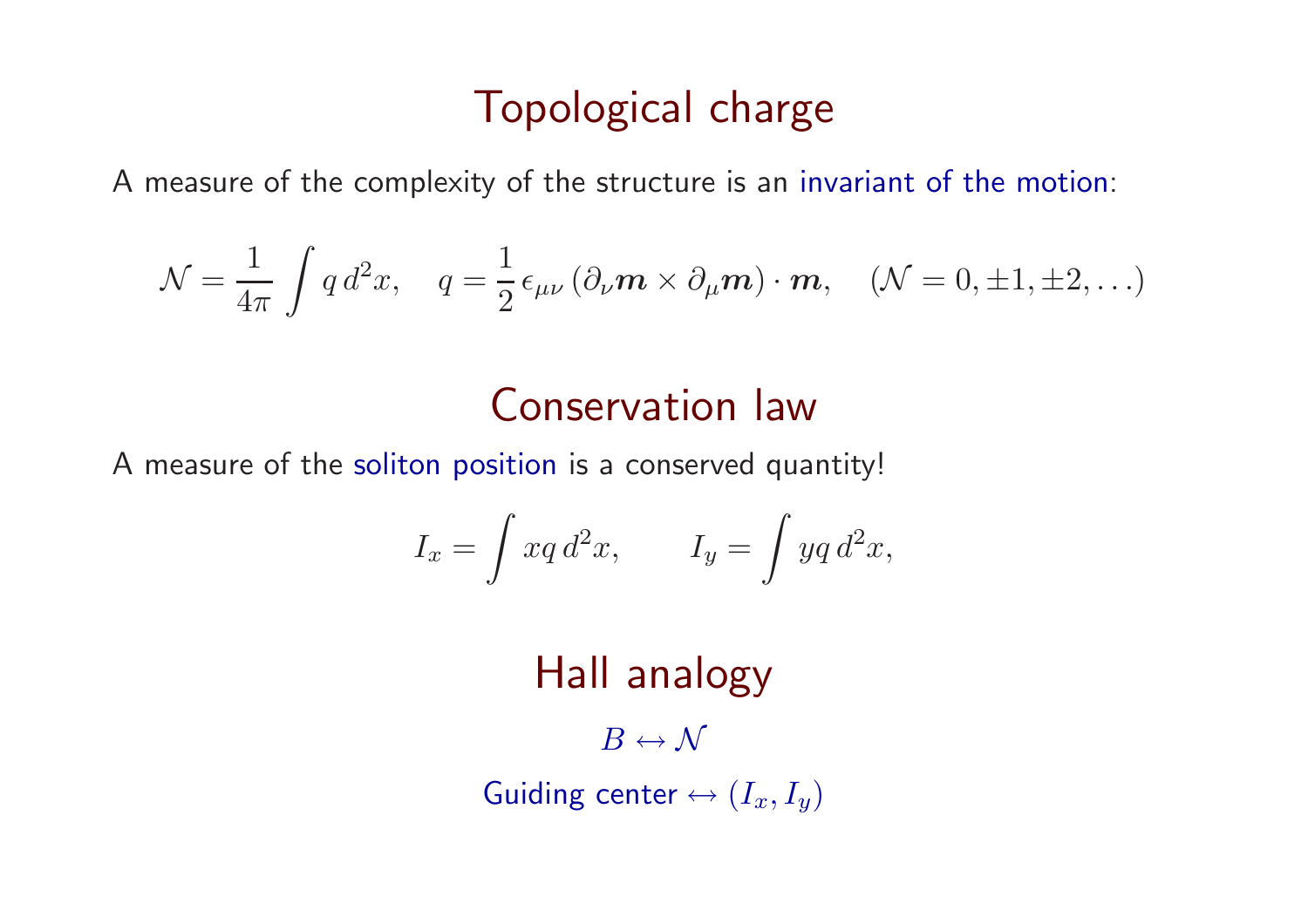## Vortex-Antivortex pairs

Consider two vortices with opposite circulation (same polarity) which we call <sup>a</sup> vortex-antivortex pair.

- $\bullet$  Vanishing topological charge  $\left( \mathcal{N}=0\right)$  $\Rightarrow$  not pinned.
- Propagating.
- $\bullet$  Velocity  $v\simeq \frac{1}{L}$  $\frac{1}{L}, ~~ L:$  size of the pair.
- Analogies with vortex pairs in fluids.

Now, consider two vortices with opposite circulation and opposite polarity! (?)

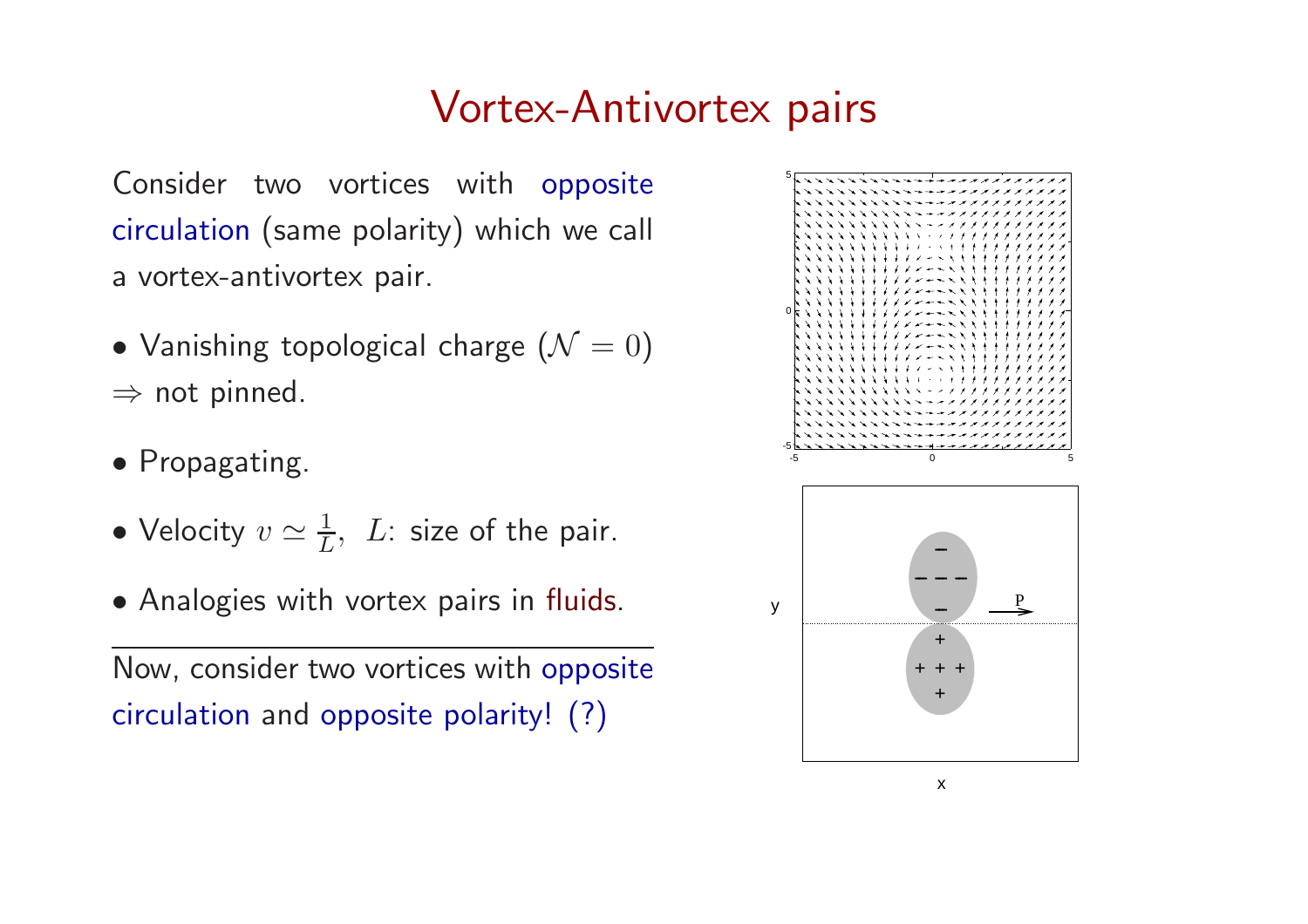## Scattering of Vortex-Antivortex pairs



$$
\ddot{r}_i = q(E_i + \dot{r}_i \times B), \quad r_i \equiv (x_1, x_2)
$$

$$
q = \pm e, \ i = 1, 2, 3, 4
$$

$$
E_i = -\sum_j \frac{\partial U(r_i - r_j)}{\partial r_i}
$$

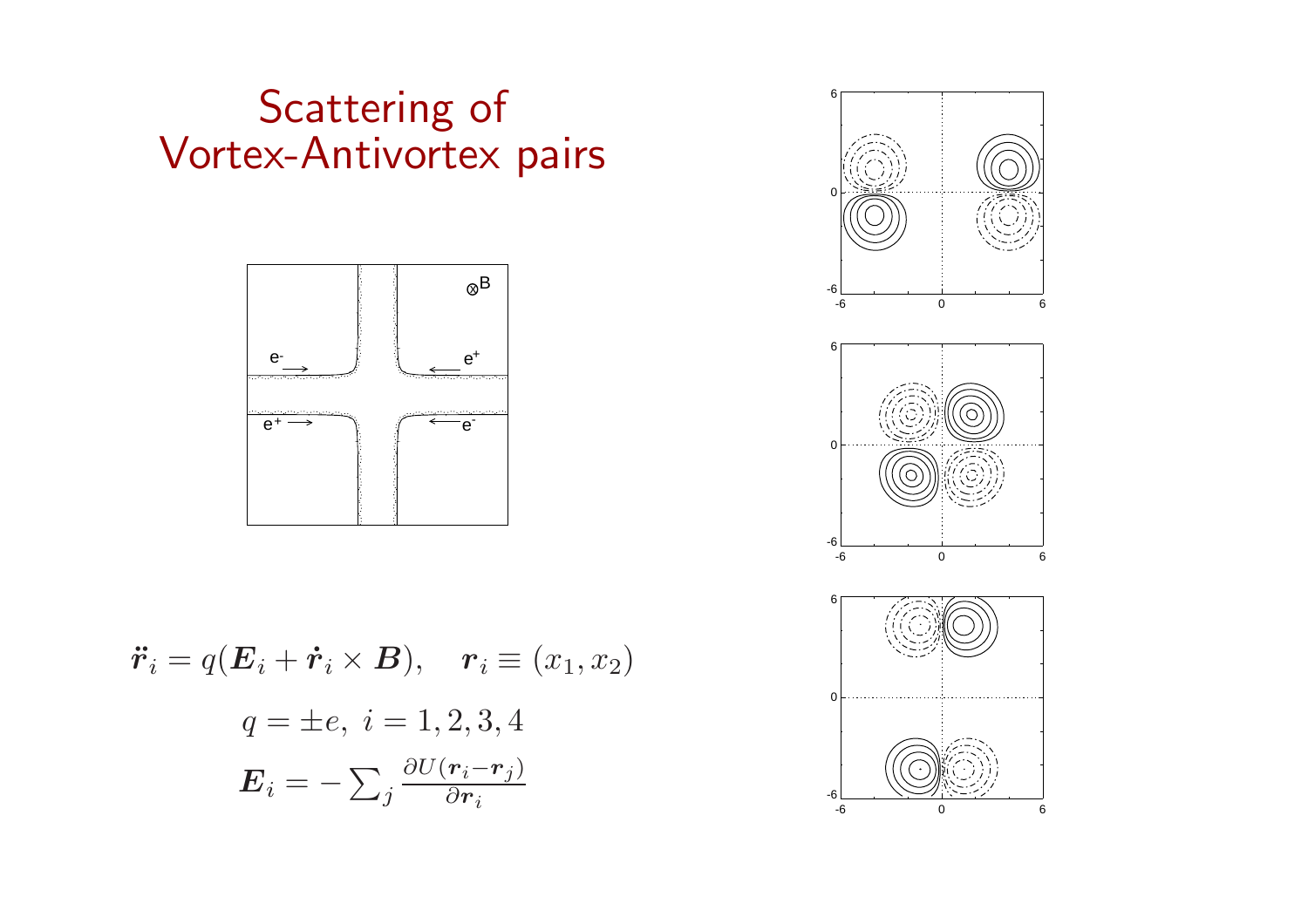### Vortex core reversal

[Waeyenberge, Puzic, Stoll, Chou, Tyliszczak, Hertel, Fähnle, Brückl, Rott, Reiss, Neudecker, Weiss, Back, Schütz, (Stuttgart, Regensburg), Nature (2006)]

#### Sample

Square NiFe elements:  $1.5\mu m \times 1.5\mu m \times$  $50 \text{nm (Si}_3 \text{N}_4 \text{ substrate)}$ 

#### **Methods**

XMCD, resolution 30nm, 150ps.

#### Process

Alternating field (250 MHz, 0.1 mT). Add a "burst" of 1.5 mT, for one period. Check that you obtained vortex coreswitching!